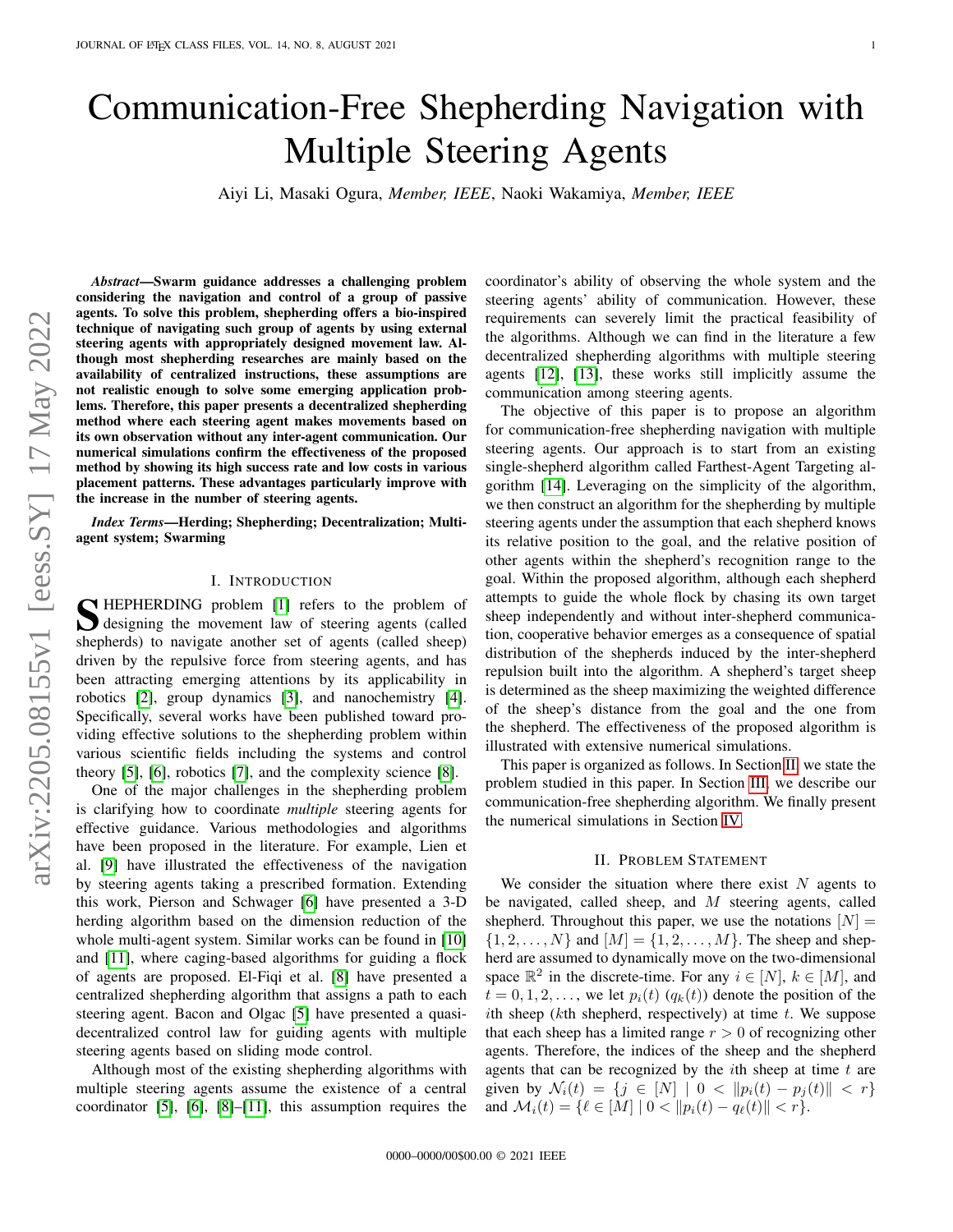As in the literature (see, e.g., [\[14\]](#page-3-13), [\[15\]](#page-3-14)), we adopt the following equation as the mathematical model for describing the movement of the sheep agents:

$$
p_i(t+1) = p_i(t) + u_i(t),
$$

where  $u_i(t) \in \mathbb{R}^2$  represents the movement vector of the ith sheep and is supposed to be of the form  $u_i(t)$  =  $c_1u_{i1}(t) + c_2u_{i2}(t) + c_3u_{i3}(t) + c_4u_{i4}(t)$ . In this equation, the vectors  $u_{i1}(t)$ ,  $u_{i2}(t)$ , and  $u_{i3}(t) \in \mathbb{R}^2$  are the forces of separation, alignment, and cohesion given by

<span id="page-1-1"></span>
$$
u_{i1}(t) = -|\mathcal{N}_i(t)|^{-1} \sum_{j \in \mathcal{N}_i(t)} \psi(p_j(t) - p_i(t)),
$$
  
\n
$$
u_{i2}(t) = -|\mathcal{N}_i(t)|^{-1} \sum_{j \in \mathcal{N}_i(t)} \phi(u_j(t-1)),
$$
  
\n
$$
u_{i3}(t) = |\mathcal{N}_i(t)|^{-1} \sum_{j \in \mathcal{N}_i(t)} \phi(p_j(t) - p_i(t))
$$
\n(1)

where  $\phi(x) = x/||x||$  is a normalization operator and  $\psi(x) = x/||x||^3$  is a potential-like function. We extend the domain of these mappings to the whole space  $\mathbb{R}^2$  by letting  $\phi(0) = 0$  and  $\psi(0) = 0$ . Also, the vector  $u_{i4}(t)$ is the force of repulsion from shepherd agents given by  $u_{i4}(t) = -|\mathcal{M}_i(t)|^{-1} \sum_{\ell \in \mathcal{M}_i(t)} \psi(q_\ell(t) - p_i(t))$ . We remark that, when the set  $\mathcal{N}_i(t)$  is empty, we regard the vectors in [\(1\)](#page-1-1) to be the zero vectors. Likewise, if the set  $\mathcal{M}_i(t)$  is empty, then we set  $u_{i4}(t) = 0$ . This rule applies to other similar equations appearing later in this paper.

As for the shepherd agents, we place the following restriction on the information available for navigation. The recognition range of a shepherd is assumed to be finite and is set to be  $r' > 0$ ; therefore, the set of indices of the sheep and the shepherd agents that can be recognized by the kth shepherd at time t are given by  $\mathcal{N}'_k(t) = \{j \in [N] \mid 0 < ||q_k(t) - p_j(t)|| \le k \}$  $r'$ } and  $\mathcal{M}'_k(t) = \{ \ell \in [M] \mid 0 < ||q_k(t) - q_\ell(t)|| < r' \}.$ 

We further assume that a shepherd can detect only its relative position to the goal, and the relative position of other agents within the shepherd's recognition range to the goal. Hence, the kth shepherd needs to determine its own movement at time  $t$  based only on the following types of the vectors:

• 
$$
p_j(t) - x_g
$$
  $(j \in \mathcal{N}'_k(t));$ 

•  $p_j(v) - x_g$  ( $j \in N_k(v)$ ),<br>•  $q_\ell(t) - x_g$  ( $\ell \in \{k\} \cup \mathcal{M}'_k(t)$ )

Finally, the objective of the navigation by shepherd agents is to herd all the sheep into a goal region  $G \subset \mathbb{R}^2$ . In this paper, we suppose that the goal region  $G$  is the closed disk with center  $x^g \in \mathbb{R}^2$  and radius  $R^g > 0$ .

#### III. PROPOSED ALGORITHM

<span id="page-1-0"></span>In this section, we describe the algorithm we propose for the movement of the shepherd agents. We start by recalling the Farthest-Agent Targeting (FAT) algorithm [\[14\]](#page-3-13) designed for the case of a single shepherd (i.e.,  $M = 1$ ). In the algorithm, the movement of the (1st) shepherd is specified as  $q_1(t+1) = q_1(t) + v_1(t)$ , where  $v_1(t) \in \mathbb{R}^2$  represents the movement vector of the shepherd. Let us denote the position of the sheep agent farthest from the goal by  $\xi_1(t)$ ; i.e., define  $\xi_1(t) = \arg \max_{p \in \{p_i(t)\}_{i \in [N]}} ||p - x_g||$ . Then, in

the FAT algorithm, the movement vector  $v_1(t)$  is specified as the weighted sum of the following three vectors:

<span id="page-1-3"></span>
$$
\phi(\xi_1(t) - q_1(t)), -\psi(\xi_1(t) - q_1(t)), -\phi(x_g - q_1(t)), (2)
$$

which are, respectively, to realize the movement of the shepherd for chasing the farthest agent, taking an appropriate distance with the farthest agent, and pushing the farthest agent toward the goal region.

Despite being simple, the FAT algorithm is known for its effectiveness in performing the shepherding navigation with a single shepherd [\[14\]](#page-3-13). However, the algorithm requires a global knowledge of the positions of all sheep. Furthermore, when generalized to the situation of multiple shepherds, the formula would result in all the shepherds targeting the same sheep, which is presumably inefficient. We have also found through our preliminary evaluation that the FAT algorithm tends to scatter the flock when another sheep lies between the shepherd and the farthest sheep.

Based on these observations, in this paper, we propose an extended version of the FAT algorithm to let each shepherd choose, as its target, a sheep both close to itself and far from the goal. Specifically, we propose that the sheep agent targeted by the kth shepherd is determined by the formula

<span id="page-1-2"></span>
$$
\xi_k(t) = \underset{p \in \{p_j(t)\}_{j \in \mathcal{N}'_k(t)}}{\arg \max} (||p - x_g|| - \alpha ||p - q_k(t)||) \tag{3}
$$

for a constant  $\alpha > 0$ . We remark that  $\xi_k(t)$  is decidable by the kth shepherd because the sheep's relative position to the shepherd is computable as  $p_j(t) - q_k(t) = (p_j(t) - x_q)$  –  $(q_k(t) - x_q)$ . We also remark that the additional term  $\alpha || p - p$  $q_k(t)$  in [\(3\)](#page-1-2) is introduced to address the second and the third issues of the FAT algorithm.

We can now state the proposed movement algorithm of the shepherds. As in the FAT algorithm, we let

$$
q_k(t+1) = q_k(t) + v_k(t),
$$

where  $v_k(t)$  denotes the movement vector of the kth shepherd. This vector is to be constructed as the weighted sum of the following four vectors. First, we define  $v_{k1}(t) = \phi(\xi_k(t))$  $q_k(t)$  for the kth shepherd to chase the target sheep. Secondly, in order to take an appropriate distance between the shepherd and sheep agents, we define

<span id="page-1-4"></span>
$$
v_{k2}(t) = -|\mathcal{N}'_k(t)|^{-1} \sum_{j \in \mathcal{N}'_k(t)} \psi(p_j(t) - q_k(t)). \tag{4}
$$

Thirdly, to achieve the guidance toward the goal region, we define the vector  $v_{k3}(t) = -\phi(x_g - q_k(t))$  by adopting [\(2\)](#page-1-3). Finally, in order to avoid competition among shepherd agents for efficient guidance, we introduce the vector  $v_{k4}(t) =$  $-\|x_{g} - q_{k}(t)\| |\mathcal{M}'_{k}(t)|^{-1} \sum_{\ell \in \mathcal{M}'_{k}(t)} \psi(q_{\ell}(t) - q_{k}(t)),$  which represents repulsion between shepherd agents. Because shepherds needs to be relatively closer to each other at the final stage of the shepherding navigation, we are introducing the weight term  $||x_g - q_k(t)||$ . The relative position between shepherd agents are also computable as  $q_\ell(t) - q_k(t) =$  $(q_{\ell}(t) - x_g) - (q_k(t) - x_g)$ . Now, based on the four vectors introduced above, we define the movement vector of the kth shepherd as  $v_k(t) = d_1v_{k1}(t) + d_2v_{k2}(t) + d_3v_{k3}(t) + d_4v_{k4}(t)$ for positive constants  $d_1$ ,  $d_2$ ,  $d_3$ , and  $d_4$ .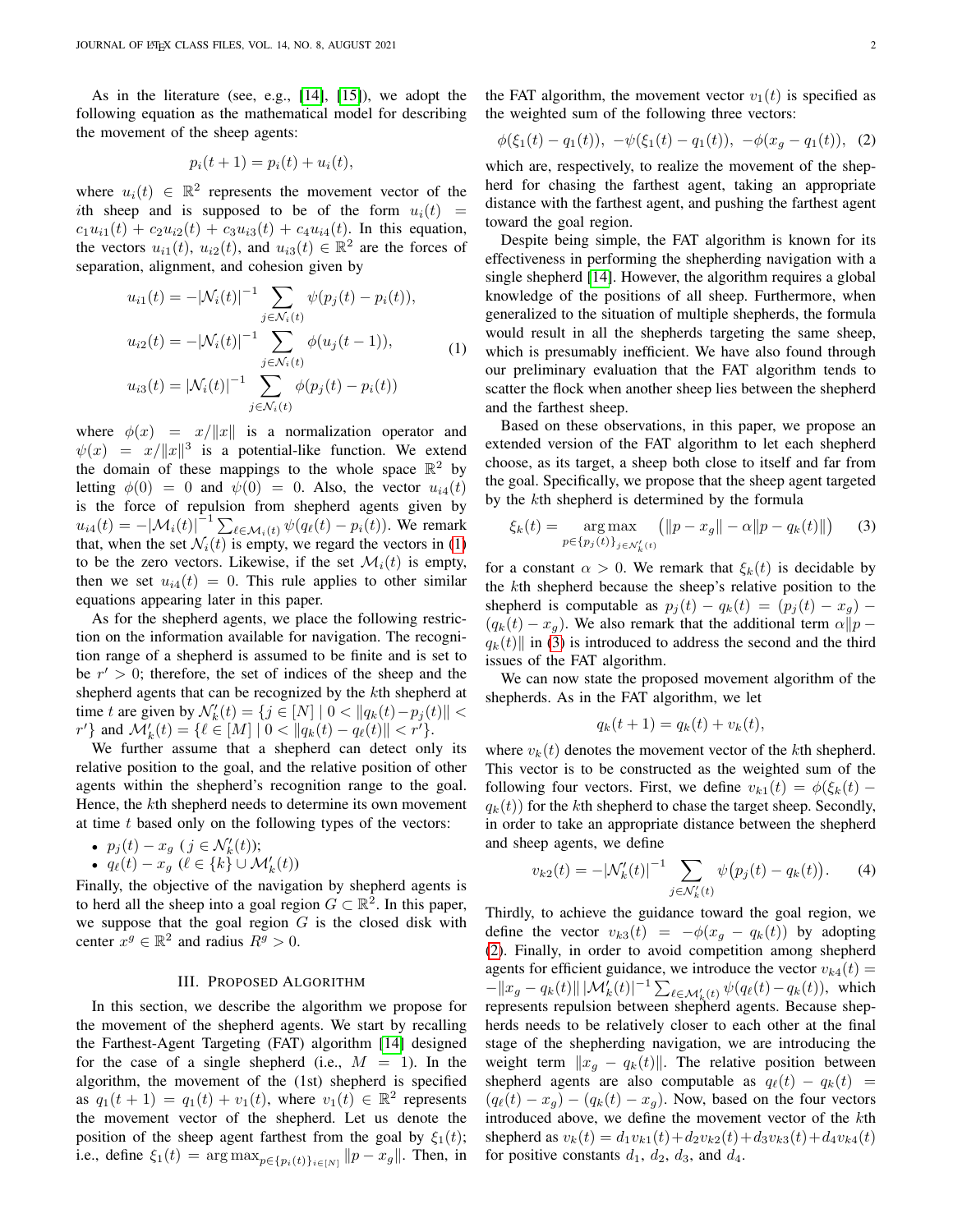

<span id="page-2-1"></span>Fig. 1. 1st column: Samples of initial configurations. 2nd to 5th columns: trajectories of the quickest navigations among those performed for randomly generated 100 initial configurations. Circle: goal region. Red dots: shepherds. Gray dots: sheep. The numbers at the bottom-right indicate the time at which the shepherding navigation is completed. It is remarked that the initial configurations in each row are not necessarily the same.

# IV. NUMERICAL SIMULATION

<span id="page-2-0"></span>In this section, we present numerical simulations to illustrate the effectiveness of the proposed algorithm.

# *A. Configuration*

We assume that there exist  $N = 50$  sheep to be guided. They are placed uniformly and randomly on the disc centered at the origin and having radius 80. Their parameters are set as  $c_1 = 100$ ,  $c_2 = 0.5$ ,  $c_3 = 2$ ,  $c_4 = 400$ , and  $r = 20$ . The goal G is supposed to have the center  $x^g = [50, 50]^\top$  and radius  $R^g = 20$ . For the comprehensiveness of our experiment, we prepare the following three different placement patterns of the shepherd agents; shepherd agents are initially 1) placed around at the bottom-left of the sheep agents (*bottom-left*), 2) placed around at the top-right of the sheep agents (*topright*), and 3) surrounding the sheep agents (*surrounding*). For each of the placement patterns, we randomly generate 100 different initial configurations of agents. Samples of the initial configurations are shown in the first column of Fig. [1.](#page-2-1)

Furthermore, in the numerical simulations, we modify the operator  $\psi$  in the original model as

$$
\psi(x) = \begin{cases} x/\|x\|^3, & \text{if } \|x\| \ge r, \\ x/(\|x\| \underline{r}^2), & \text{if } 0 < \|x\| < r, \\ 0, & \text{otherwise} \end{cases}
$$

to avoid the numerical instability of the operator  $\psi$  in its original definition. We use  $r = 3$ , which allows us to avoid the numerical instability while ensuring that the separation force is still dominant between agents close enough to each other.

# *B. Proposed and baseline algorithms*

We describe the algorithms to be compared in our numerical simulations. For each of the initial configuration, all of the

algorithms are to be terminated when all the sheep agents belong to the goal  $G$ , or after 3000 steps regardless of the result of navigation. In the former case, we label the trial for the initial configuration as success.

*1) Proposed algorithm:* We use the parameters  $d_1 = 2.5$ ,  $d_2 = 100$ ,  $d_3 = 1$ ,  $d_4 = 2$ , and  $r' = 100$ . The parameter  $\alpha$  in equation [\(3\)](#page-1-2) is set as  $\alpha = 1$ .

*2) Farthest-Agent Targeting:* When  $\alpha = 0$ , the formula [\(3\)](#page-1-2) lets each shepherd target the sheep farthest from the goal among all the sheep in the shepherd's recognition range. For this reason, we call the proposed algorithm with these specific parameters as the Farthest-Agent Targeting (FAT) algorithm.

*3) Farthest-Agent Targeting with Occlusion:* The farthestagent targeting algorithm with occlusion (FAT-OCC) [\[14\]](#page-3-13) is also considered. This algorithm is identical to the FAT algorithm except that the vector  $v_{k2}(t)$  in [\(4\)](#page-1-4) is modified as  $v_{k2}(t) = -|\mathcal{N}'_{k,occ}(t)|^{-1} \sum_{j \in \mathcal{N}'_{k,occ}(t)} \psi(p_j(t) - q_k(t)),$  in which the set  $\mathcal{N}'_{k,occ}(t)$  represents the set of sheep agents recognizable under occlusion and is constructed as follows. For each t, we first initialize  $\mathcal{N}'_{k,occ}(t) = \emptyset$ . We then order the set  $\mathcal{N}'_k(t)$  as  $(i_1, \ldots, i_{|\mathcal{N}'_k(t)|})$  in such a way that  $||p_{i_1}(t)|| \le$  $||p_{i_2}(t)|| \leq \cdots \leq ||p_{i_{|N'_{k}(t)|}}(t)||$ . For each  $\iota = 1, \ldots, |\mathcal{N}'_{k}(t)|$ , we sequentially join the index  $i_k$  to the set  $\mathcal{N}'_{k,occ}(t)$  if and only if  $|\arctan(p_i - q_k) - \arctan(p_\phi - q_k)| > \theta$  for all  $\phi \in \mathcal{N}'_{k, \text{occ}}(t)$ . We use the parameter  $\theta = 0.05$ .

*4) Online-Target Switching:* The Online-Target Switching (OTS) algorithm proposed by Strömbom  $[15]$  is applied by judging the flock separation. We implement this algorithm by replacing  $\xi_k(t)$  in [\(3\)](#page-1-2) by  $\xi_k^{\text{ots}}(t)$  defined by

$$
\xi_k^{\text{ots}}(t) = \begin{cases} \bar{p}(t) + d\,\phi(\bar{p}(t) - x_g), & \text{if } \|p^\#(t) - \bar{p}(t)\| \le R^{\text{ots}}, \\ \bar{p}(t) + d\,\phi(p^\#(t) - \bar{p}(t)), & \text{otherwise} \end{cases}
$$